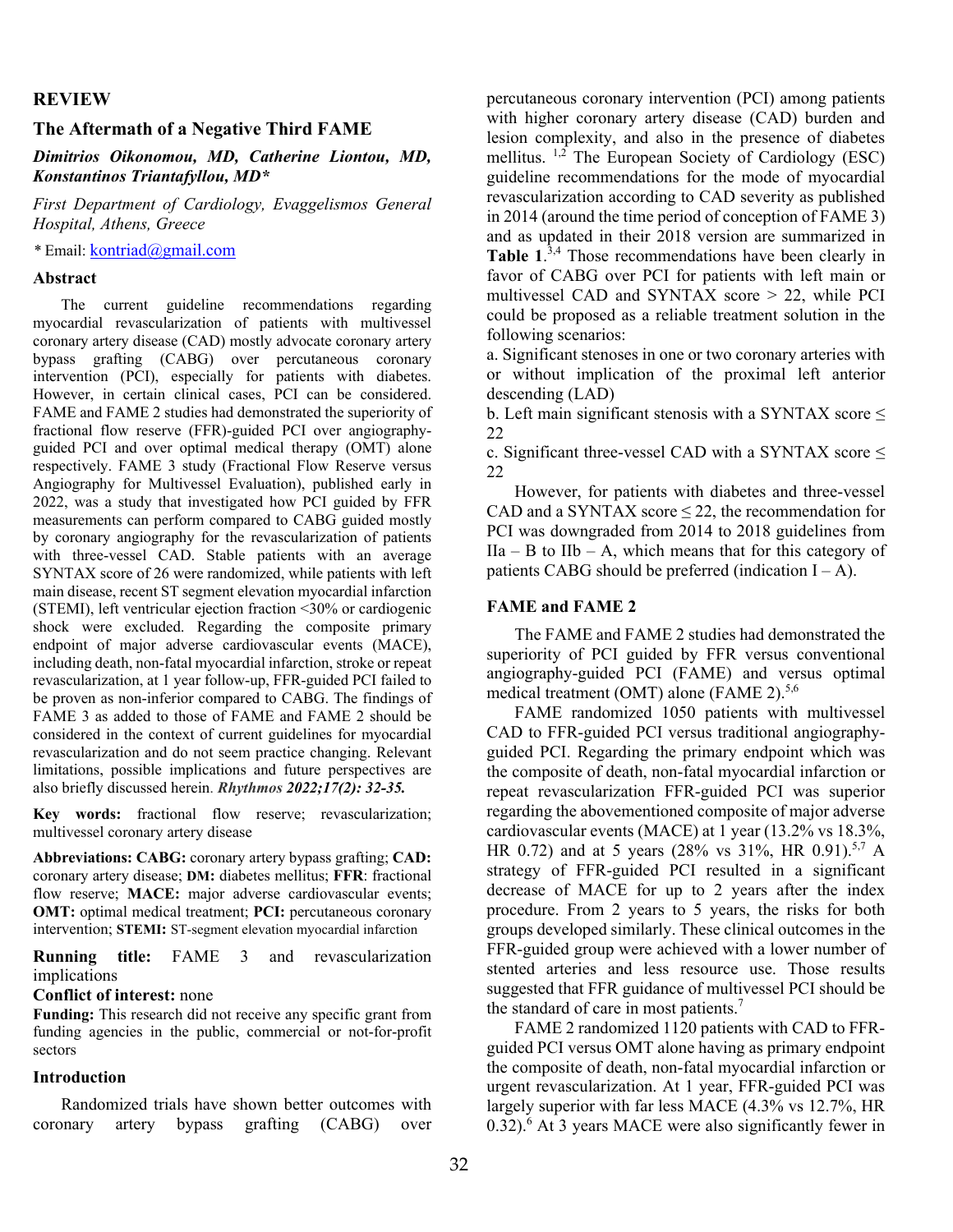the FFR-guide PCI group compared with the OMT group (10.1% versus 22.0%), primarily as a result of a lower rate of urgent revascularization  $(4.3\%$  versus  $17.2\%)$ .<sup>8</sup>

**Table 1. ESC 2014 & 2018 guidelines for the type of revascularization (CABG or PCI) in patients with stable CAD with suitable coronary anatomy for both procedures and low predicted surgical mortality (period of conception of FAME 3)**

| <b>Recommendations per</b>                         | <b>2014 ESC</b>   |              | <b>2018 ESC</b>            |              |
|----------------------------------------------------|-------------------|--------------|----------------------------|--------------|
| extent of CAD                                      | <b>Guidelines</b> |              | <b>Guidelines</b>          |              |
| <b>CABG vs PCI</b>                                 | <b>CABG</b>       | <b>PCI</b>   | <b>CABG</b>                | <b>PCI</b>   |
|                                                    | Class-            | <b>Class</b> | Class -                    | <b>Class</b> |
|                                                    | LOE               | -LOE         | LOE                        | -LOE         |
| 1VD without proximal<br>LAD stenosis               | $IIb - C$         | $I - C$      | $I_{\rm 1}I_{\rm b}$ - $C$ | $I - C$      |
| 1VD with proximal LAD<br>stenosis                  | $I - A$           | $I - A$      | $I - A$                    | $I - A$      |
| 2VD without proximal<br>LAD stenosis               | $IIb - C$         | $I - C$      | $I$ Ilb - $C$              | $I - C$      |
| 2VD with proximal LAD<br>stenosis                  | I - B             | $I - C$      | $I - B$                    | $I - C$      |
| Left main disease with a<br>SYNTAX score $\leq$ 22 | $I - B$           | $I - B$      | $I - A$                    | $I - A$      |
| Left main disease with a                           | I - B             | IIa -        | $I - A$                    | IIa -        |
| SYNTAX score 23–32.                                |                   | B            |                            | $\mathbf{A}$ |
| Left main disease with a                           | $I - B$           | $III - B$    | $I - A$                    | $III - B$    |
| SYNTAX score > 32.                                 |                   |              |                            |              |
| 3VD with a SYNTAX                                  | $I - A$           | $I - B$      | $I - A$                    | ?DM          |
| score $\leq$ 22                                    |                   |              |                            | status       |
| 3VD with a SYNTAX                                  | $I - A$           | $III - B$    | $I - A$                    | Ш -          |
| score $23-32$                                      |                   |              |                            | $\mathsf{A}$ |
| 3VD with a SYNTAX                                  | $I - A$           | $III - B$    | $I - A$                    | Ш-           |
| score $>32$                                        |                   |              |                            | $\mathbf{A}$ |
| 3VD without DM* with                               | $I - A$           | $I - B$      | $I - A$                    | $I - A$      |
| SYNTAX score $\leq$ 22                             |                   |              |                            |              |
| 3VD without DM <sup>*</sup> with                   | $I - A$           | $III - B$    | $I - A$                    | Ш-           |
| SYNTAX score >22                                   |                   |              |                            | $\mathbf{A}$ |
| 3VD with DM <sup>*</sup> with                      | $I - A$           | IIa -        | $I - A$                    | IIb -        |
| SYNTAX score $\leq$ 22                             |                   | B            |                            | $\mathbf{A}$ |
| 3VD with DM <sup>*</sup> with                      | I - A             | $III - B$    | $I - A$                    | Ш-           |
| SYNTAX score >22                                   |                   |              |                            | A            |

 $CABG = \text{coronary}$  artery bypass grafting;  $DM = \text{diabetes}$ mellitus;  $\text{ESC} = \text{European Society of Cardiology}$ ;  $\text{LAD} = \text{left}$ anterior descending;  $LOE = level of evidence$ ;  $PCI =$ percutaneous coronary intervention; 1VD = one-vessel (coronary) disease;  $2VD = two-vessel$  disease;  $3VD = three$ vessel disease

These two studies had determined the place held by FFR in the 2014 and the last 2018 myocardial revascularization guidelines (**Table 2**).3,4

### **FAME 3: Study Design and Results**

The international, multicenter FAME 3 trial has enriched the FAME studies program having as objective to compare and possibly demonstrate non-inferiority of FFR-

guided PCI versus CABG for patients with three-vessel CAD that would be technically eligible for both. $9$  Thus 1500 such patients were randomized between the two strategies (having excluded patients with recent STsegment elevation myocardial infarction (STEMI), left main disease, left ventricular ejection fraction <30% or cardiogenic shock) and their outcomes compared, having as primary end-point the composite of death, non-fatal myocardial infarction, stroke or repeat revascularization at 1 year follow-up. Noninferiority of FFR-guided PCI to CABG was prespecified as an upper boundary of less than 1.65 for the 95% confidence interval of the hazard ratio. The patients in the CABG arm were supposed to receive preferentially arterial grafts, while assessment of the FFR to guide CABG was not mandated, but if it was performed at the time of the diagnostic coronary angiogram the information could be used to define surgical targets. Patients in the FFR-guided PCI arm were supposed to receive second generation drug-eluting stents with zotarolimus (Resolute Integrity or Resolute Onyx) with a dual antiplatelet therapy duration for at least 6 months. The protocol specified that only stenoses with an FFR  $\leq 0.80$ were to be treated with PCI, while intravascular imaging was performed as deemed necessary by the treating physicians.

## **Table 2. FAME Studies**

| Year | <b>Study</b> | Recommendation                                                                                                                               | Class /<br>LOE |
|------|--------------|----------------------------------------------------------------------------------------------------------------------------------------------|----------------|
| 2009 | <b>FAME</b>  | FFR to identify hemodynamically<br>relevant coronary lesion(s) in<br>stable                                                                  | $I - A$        |
|      |              | patients when evidence of ischemia<br>is not available                                                                                       |                |
| 2012 | <b>FAME</b>  | FFR-guided PCI should be                                                                                                                     | IIa - B        |
|      | 2            | considered in patients with multi-<br>vessel CAD undergoing PCI                                                                              |                |
| 2022 | <b>FAME</b>  | FFR-guided PCI for relatively                                                                                                                |                |
|      | 3            | stable patients with 3-vessel CAD<br>(without left main involvement or<br>recent STEMI) is inferior and is<br>not preferred compared to CABG | ?(IIb-B)       |
|      |              |                                                                                                                                              |                |

CABG = coronary artery bypass grafting; CAD = coronary artery disease;  $FFR =$  fractional flow reserve;  $LOE =$  level of evidence; PCI = percutaneous coronary intervention;

Patients included were on average 65-year-old, the percentage of diabetics among them was 29% and were admitted for an acute coronary syndrome (but not STEMI) in 40% of cases. At least one vessel with chronic total occlusion was met in 22% of the patients and at least one bifurcation lesion in 68% among them. The average SYNTAX score was 26 (33% of patients had  $\leq$  23, 49% between 22 and 32 and the remaining 18% had >33). The average number of significant coronary lesions to be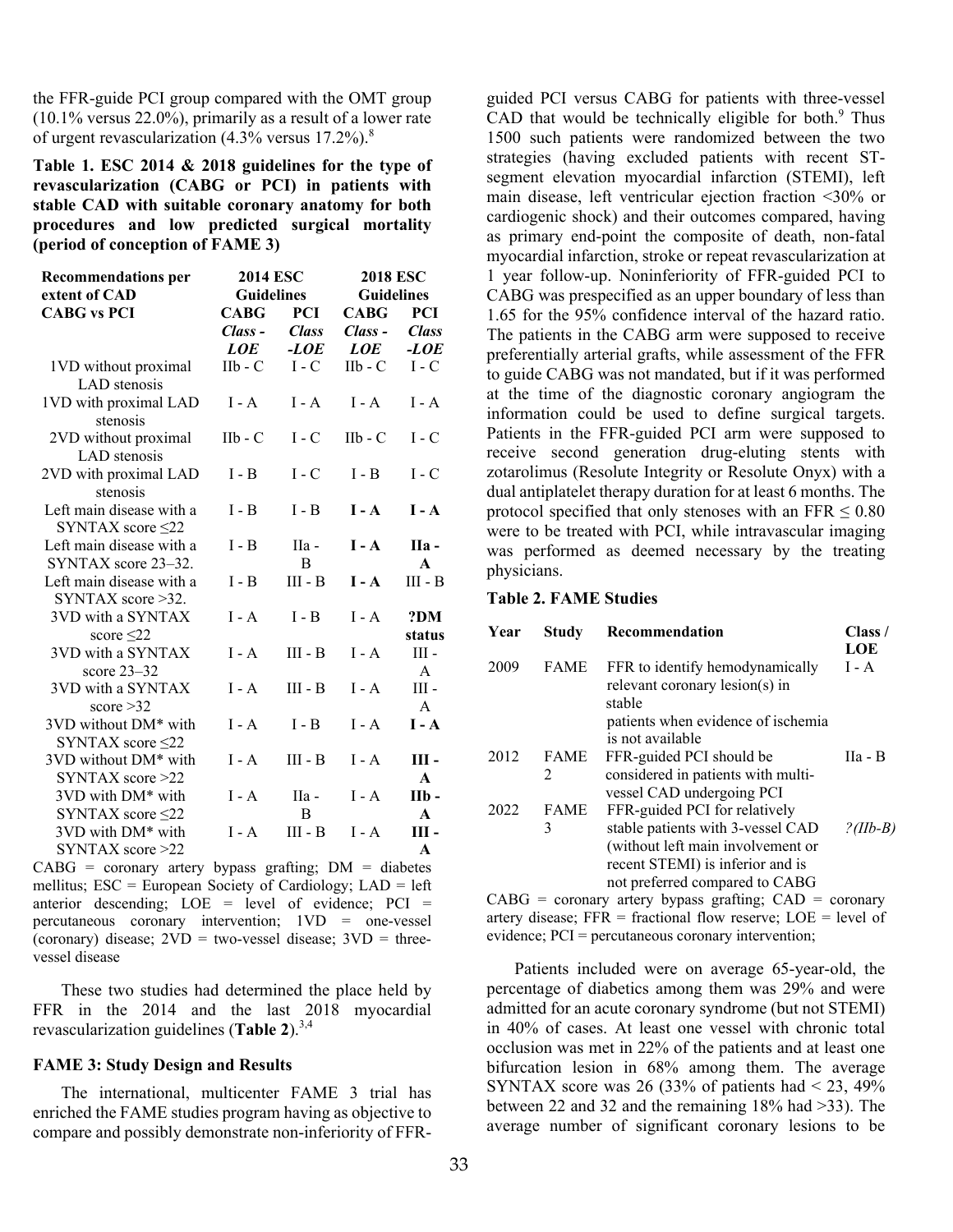treated was 4.2 - 4.3 for both groups. In the FFR-guided PCI group 82% of the lesions were evaluated with FFR (which could not be measured for lesions with subtotal or total occlusion) and the average measurement was 0.70, while 24% of the lesions "interrogated" by pressure wire before treatment had a measured  $FFR > 0.80$ . Patients assigned to undergo PCI received a mean of 3.7 stents with median stented length of 80mm and intravascular imaging guidance in only 12% of cases. In the CABG group the average number of anastomosed grafts was 3.4, FFR during coronary angiogram to determine appropriate target lesions was used in 10% and the left internal mammary artery was utilized in 97% of cases. A quarter of CABG treated patients had multiple arterial grafts and also a quarter had CABG without extracorporeal circulation.

The results regarding the primary endpoint at 1 year demonstrated that FFR-guided PCI compared to CABG was related to more MACE (10.6% versus 6.9%, HR: 1.5, CI 95%: 1.1-2.2) and thus failed to reach the noninferiority criterion ( $p=0.35$ ). There was no clear evidence of between-group differences in the incidence of each individual component of the primary end-point or the composite of death, myocardial infarction, or stroke. The incidence of death, myocardial infarction, or stroke was 7.3% in the FFR-guided PCI group and 5.2% in the CABG group (HR: 1.4; 95% CI: 0.9 to 2.1). Repeat revascularization was deemed necessary in 5.9% in the PCI versus 3.9% in the CABG arm (HR: 1.5, 95% CI: 0.9- 2.1). The incidences of major bleeding (BARC 3-5), arrhythmia (mainly atrial fibrillation) and acute kidney injury were significantly higher in the CABG group than in the FFR-guided PCI group. Finally, the median duration of hospitalization was almost 4 times longer (11 days versus 3 days in the PCI group) and the need for repeat hospitalization twice as likely within 30 days after CABG  $(10.2\%$  versus 5.5% after PCI).<sup>9</sup>

# **FAME 3: Considerations and Implications**

As a measure of the pressure gradient across a coronary lesion, FFR is most of the time technically simple to assess, and FAME study has shown better outcomes when PCI is guided by FFR than when it is guided by angiography alone.<sup>5</sup> However FFR is still used infrequently in everyday practice, while its value has been challenged in recent studies.10-12 The FLOWER-MI study demonstrated that among patients with STEMI undergoing complete revascularization, an FFR-guided strategy did not have a significant benefit over an angiography-guided strategy with respect to the risk of death, myocardial infarction, or urgent revascularization at 1 year.<sup>11</sup> In the FUTURE study among patients with multivessel CAD there was no evidence that an FFR-guided treatment strategy reduced the risk of ischemic cardiovascular events

or death at 1-year follow-up.<sup>12</sup> Moreover, it has not been clear whether FFR guidance might make PCI a reasonable alternative to CABG for patients with multivessel CAD, a question that FAME 3 tried to answer with the abovementioned mostly negative and disappointing, but not incomprehensible results.

Many limitations of FAME 3 are to be noted. The patients were highly selected since those with left main disease or recent STEMI were excluded and the lesions to be treated with PCI were supposed to also be "crossable" with the FFR guidewire. Thus, these results cannot be considered as applicable to all comer patients with multivessel CAD, but on the other hand FFR-guided PCI logically could not be expected to have better results over CABG among patients with multivessel CAD and even more complex anatomy than patients included in FAME 3. It should be emphasized that most of FAME 3 study patients had quite advanced CAD, since only 1 out of 3 had a SYNTAX score <23, which means that 2 out of 3 should be treated with CABG and not PCI, according to the previous (2014) or the most recent (2018) myocardial revascularization guidelines. $3,4$ 

FFR was not mandated and measured in only 10% the patients assigned to undergo CABG; however, trials comparing FFR-guided CABG with angiography-guided CABG have not shown the same benefit as seen with FFRguided PCI.<sup>13,14</sup> Intravascular imaging was used in only 12% of the patients treated with PCI, while recent studies indicate that repeat revascularization is less common and clinical outcomes substantially improved when intravascular imaging guides PCI as shown in the ULTIMATE study and advocated in the SYNTAX II "state-of-the-art PCI" paradigm.<sup>15,16</sup> A relatively low percentage of CABG procedures in FAME 3 involved multiple arterial grafts (24.5%) and since they have been reported to be associated with better outcomes, this may have led to an underestimation of the relative benefit of CABG.17 Also to be mentioned is the fact that in this study the MACE rate was far lower than expected in the initial study design for the CABG treated patients (6.9% versus predicted around 12%). Finally, the comparisons regarding quality of life and medico-economic aspects related to each of the two strategies are not yet published and importantly one year follow-up is considered too short for definitive evaluation.

It seems that for the relatively low surgical risk patients with mostly complex multivessel CAD as represented in FAME 3, CABG is the preferred approach despite its inherent increased short-term risks. A putative and probably unbeatable advantage of CABG in this context is that the use of surgical grafts bypasses a substantial length of coronary vessel beyond the flowlimiting lesion, and subsequent atherothrombotic events along that length are rendered less harmful. This advantage